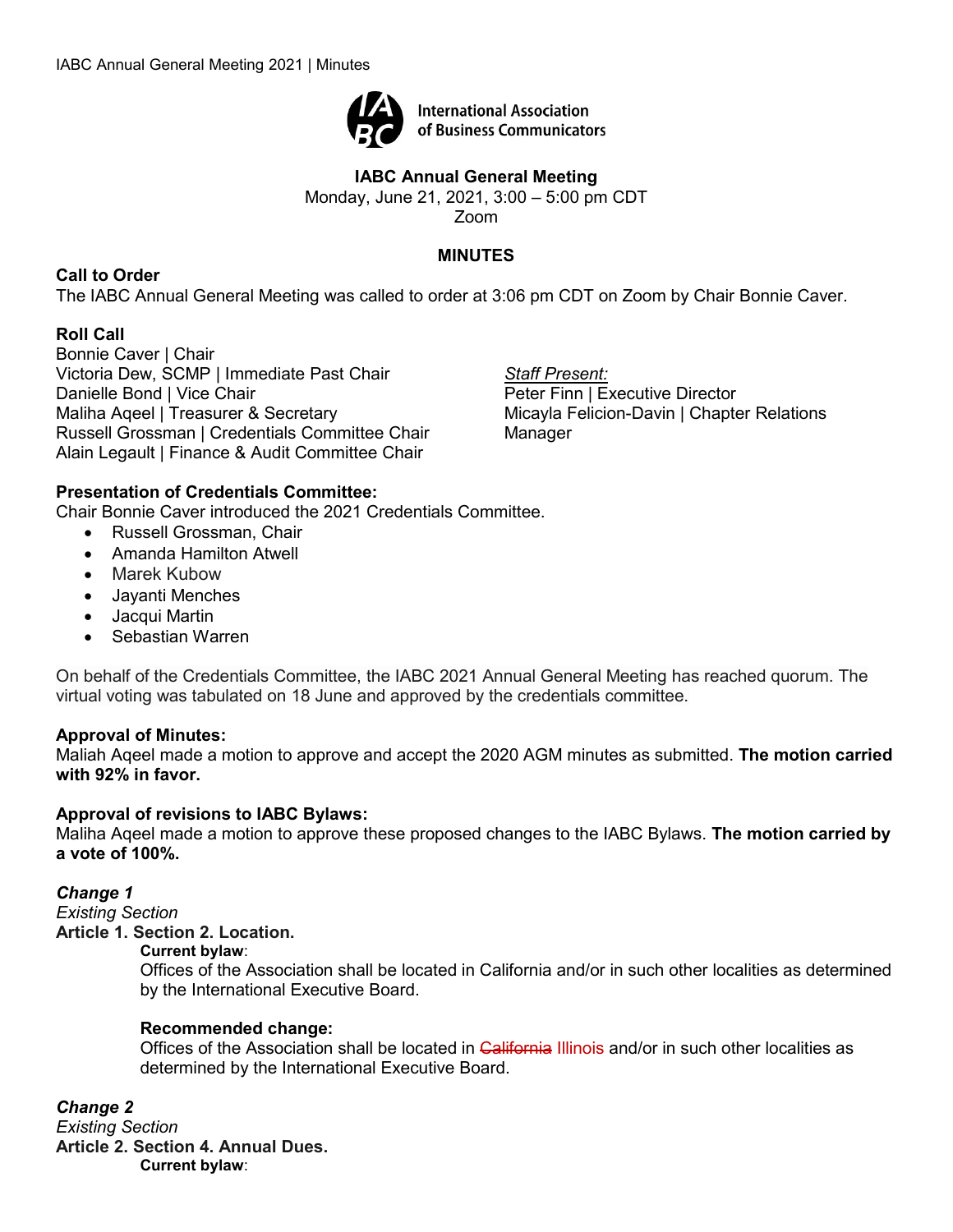(c) Cancellation. Membership dues shall be paid on an annual basis. Members who renew after two months beyond the annual renewal date shall be charged an additional initiation fee as determined by the International Executive Board.

### **Recommended change:**

Cancellation Length of Membership. Membership term is one year and dues shall be paid are assessed on an a yearly annual basis, effective from the date of joining or renewal. Members who renew after two months beyond the annual renewal date shall be charged an additional initiation fee as determined by the International Executive Board.

### *Change 3*

#### *Existing Section* **Article 4. Section 1. Annual Meeting**

#### **Current bylaw**:

The Association shall conduct an Annual General Membership Meeting in conjunction with, and at the location of, the Annual World Conference, for election of International Executive Board directors and officers, and to conduct Association business.

### **Recommended change:**

The Association shall conduct an Annual General Membership Meeting in conjunction with, and at the location of, the Annual World Conference, for election of International Executive Board directors and officers, and to conduct Association business.

### *Change 4*

#### *Existing Section*

### **Article 5. Section 4. International Executive Board Meetings.**

#### **Current bylaw**:

(a) Meetings of the International Executive Board. The International Executive Board shall meet no less than three times during each Administrative Year at such time and at such place as the International Executive Board Chair may prescribe. At least one meeting shall be held at the site of each Annual World Conference, and within 48 hours of the Annual World Conference dates.

### **Recommended change:**

(a) Meetings of the International Executive Board. The International Executive Board shall meet no less than three times during each Administrative Year at such time and at such place as the International Executive Board Chair may prescribe. At least one meeting shall be held at the site of each Annual World Conference, and within 48 hours of the Annual World Conference dates.

### *Change 5*

*Existing Section*

### **Article 12. Section 1. Executive Director and Staff.**

#### **Current bylaw**:

(a) Staff Appointments. The Executive Director shall employ, fix compensation within the approved budget for, and terminate employment of members of the staff as necessary to carry on the work of the Association.

### **Recommended change:**

(a) Staff Appointments. The Executive Director shall employ, fix compensation within the approved budget for, and terminate employment of members of the staff as necessary to carry on the work of the Association.

*Change 6*

*Existing Section* **Article 12. Section 1. Executive Director and Staff. Current bylaw**: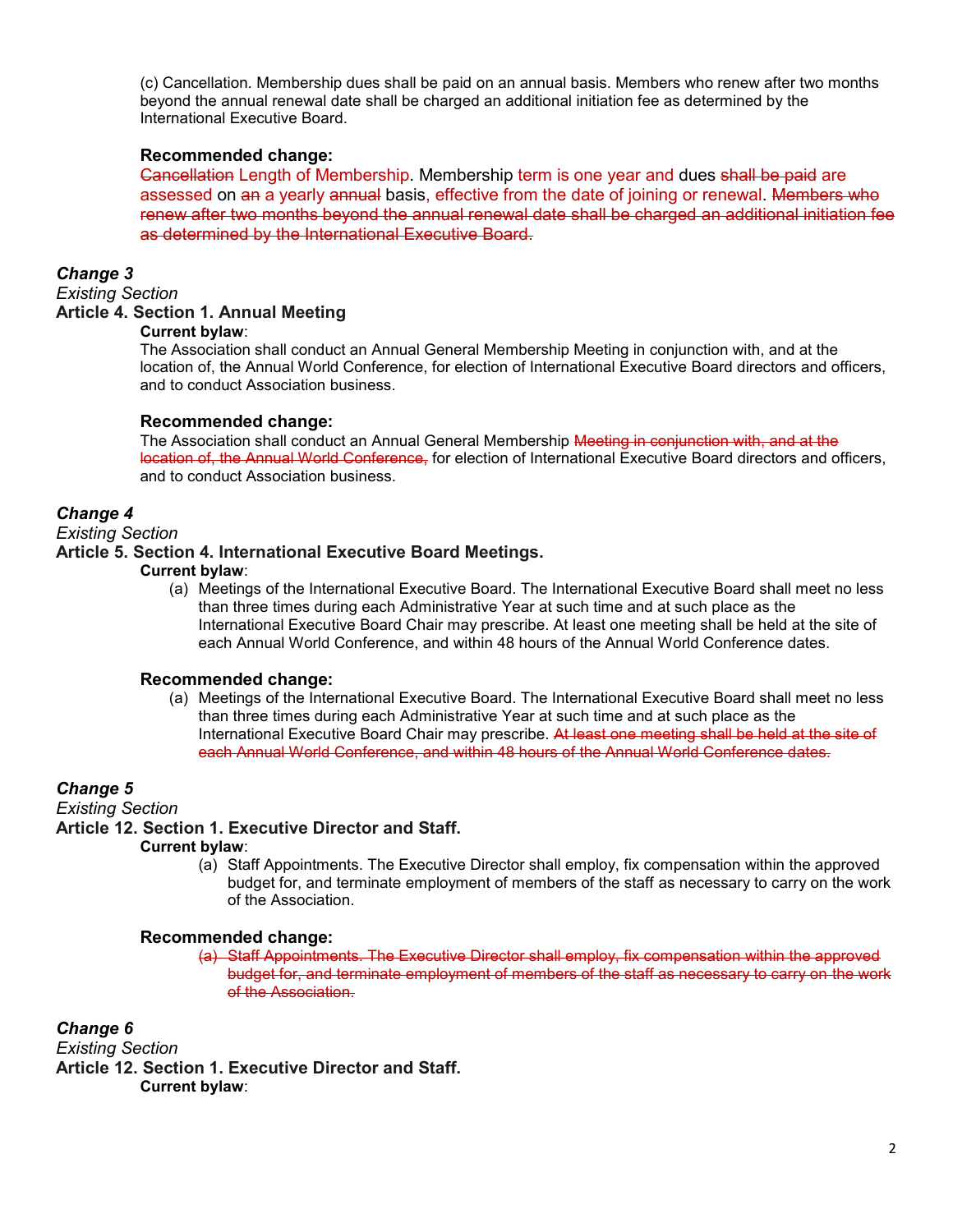(b) Duties of the Staff. The Executive Director shall define duties of staff, supervise their performance, establish their titles, and, with the permission of the Chair or the International Executive Board, may delegate management responsibilities.

### **Recommended change:**

(a) Duties of the Staff. The Executive Director shall define duties of staff, supervise their performance, establish their titles roles, and, with the permission of the Chair or the International Executive Board, may delegate management responsibilities.

### **Executive Director Report:**

Executive Director, Peter Finn, provided an updated on the overall state of IABC.

- Peter provided an update on membership numbers. For FY21, we currently have 6,473 members. IABC has seen a decrease in members since 2018.
- Our retention rate is at the highest in the last four years.
- Annualized new member rate is higher than the last year, on par with 2019 and 6% less than 2018.
- We have had a 22 point increase of IABC's Net Promoter score.
- Peter reviewed IABC's Operational Priorities and Objectives: member value (SIG's, rebuilding corporate and group memberships), Gold Quill (exceeded submissions for 2021), World Conference, Certification (remote proctoring will be available), DE&I and supporting IABC2025.
- Technology Transition: launching technology stack transition in mid-July
	- o Moving to a more manageable and stable platform
	- $\circ$  Create flexibility for our members and the current system does not allow for this

## **Treasurer Report:**

Treasurer, Maliha Aqeel, reported on the current financial health of IABC. Highlights include:

- IABC transitioned to SmithBucklin on July 1, 20202. IABC operational model switched to a shared services model. Which meant we no longer had operations or staff outside of SmithBucklin model.
- In July 2020, we reviewed a 6+6 forecast, which allowed us to compare the actual revenue and expenses for the first 6 months of the year. We were able to review and make adjustments based on the current situations.
- Financial targets were adjusted to account for a new reality. IABC saw an immediate impact on our revenue. We had to move our World Conference to virtual in a very short time.
- The International Executive Board approved to borrow money from our operating reserves fund to meet our day-to-day operating cash through the fourth quarter of 2020. At the end of 2020, our operating reserves stood at 16.62% vs a target of 25%.
- IABC applied and approved for a \$150,000 small business administration loan.
- IABC expected a net loss of \$368,401. Due to steady membership and sponsorship, we ended the 2020 fiscal year slightly better than expected with a net loss of 199,874.
- We continue to see the impact of the pandemic into 2021. We expect our finances to improve towards the end of 2021. We are working with Peter and the team to implement new revenue streams so we have stable revenue throughout the year instead of periods of highs and lows.
- In 2021, we have started the road to recovery. It is our goal in 2022 to set the association on a path to financial sustainability.

## **Audit Report:**

- We moved to a new Audit company this year, Selden Fox.
- The audit started the first week of April. In May, the auditor identified issues with the financial membership reports. This resulted in the auditor requesting specific reports that were not provided in previous years.
- The Auditor is not able to provide a report at this time due to the reporting issues identified.
- The bylaws state we have 30 days to provide a report after the AGM.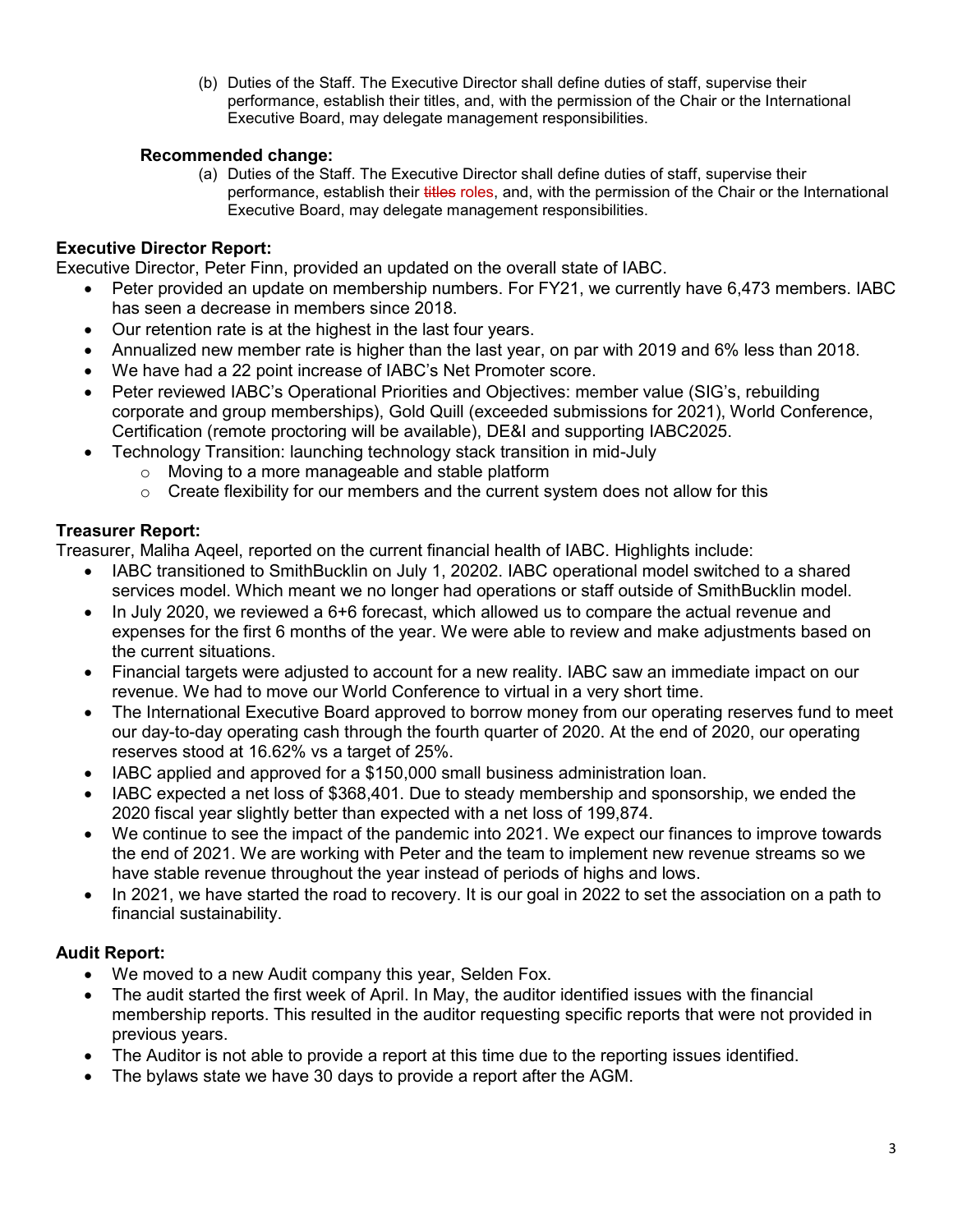## **Ratification of the 2021-22 Officer Positions:**

- Alain Legault, MA Vice Chair (with automatic succession to Chair and Past Chair)
- Jonathan Tremblay, CMP Director at Large (three-year term)
- Wendy Snyder Director at Large (three-year term)
- K. Dawn Rutledge Director at Large (three-year term)
- Ed Kamrin, SCMP Director at Large (one-year term)
- Maliha Aqeel, PMP, SCMP Secretary & Treasurer (one-year term)

Victoria Dew made a motion to ratify the slate of officers for the 2021-22 executive board. **The motion carried with 100% in favor.** 

# **Chair Report:**

- Bonnie provided an update on the current membership status
	- $\circ$  Many members were lost during the Fonteva transition. We thought we were on a stable road, and then the pandemic hit. This will require a larger conversation.
- We have weathered arguably the most challenging year in our history and we are still here.
	- $\circ$  Moving to an association management model allows us to move forward, not backwards. Gives us the opportunity to manage our expenses and make shifts as needed.
	- $\circ$  Our volunteers have made a huge impact to support our members and the profession.
- 2020-21 Highlights Include:
	- $\circ$  DE&I Task Force provided a quide for us to expand our nominations process to be more inclusive. They developed DE&I plan for the organization and refreshed our DE&I statement to reaffirm our commitment to an equitable, diverse and inclusive organization.
	- o Rejoined the Global Alliance to advance our profession.
	- $\circ$  Online Career Assessment tool that will be launch in the fall of 2021.
	- $\circ$  We received ANSI accreditation in the fall of 2020 for CMP certification.
	- $\circ$  IABC is hosting their second virtual World Conference in June 2021.
	- $\circ$  Ready to launch a strategic plan to launch our association. #StrongerTogether2025 gives us a guide for how we will operate and grow as an organization. We looked at IABC through a Blue Ocean lens, which will be implemented throughout the strategic plan. The Blue Ocean shows us what IABC sets us apart from other organizations.

## **Introduction of Incoming Chair**

Chair, Bonnie Caver, introduced incoming chair, Danielle Bond, for the 2021-22 term. In leu of passing the gavel, Danielle requested that a donation be made to the IABC Foundation in her name, specifically for the Gift of Excellence program. The Asia Pacific Region has agreed to match the donation.

## **Introduction of 2020-21 IEB:**

Chair, Danielle Bond, acknowledged the 2020-21 International Executive Board slate. Danielle also acknowledged Executive Director, Peter Finn, and IABC Staff.

Chair, Danielle Bond, gave her remarks on plans for the upcoming term. Highlights include:

- Stronger Together: Who We Are, How We Operate, How We Will Grow
- Successful launch of #IABC2025
- Six pillars are the focus for this year. Together, we will be able to advance and build support for the strategy.
- Successfully implement our new membership platform and integrate it with our content management system.
- Priority to collect more member specific data, to better understand and improve the member experience.
- Three Key Takeaways:
	- $\circ$  Align around our shared narrative. With that alignment, comes out ability to act together, to advance our organization.